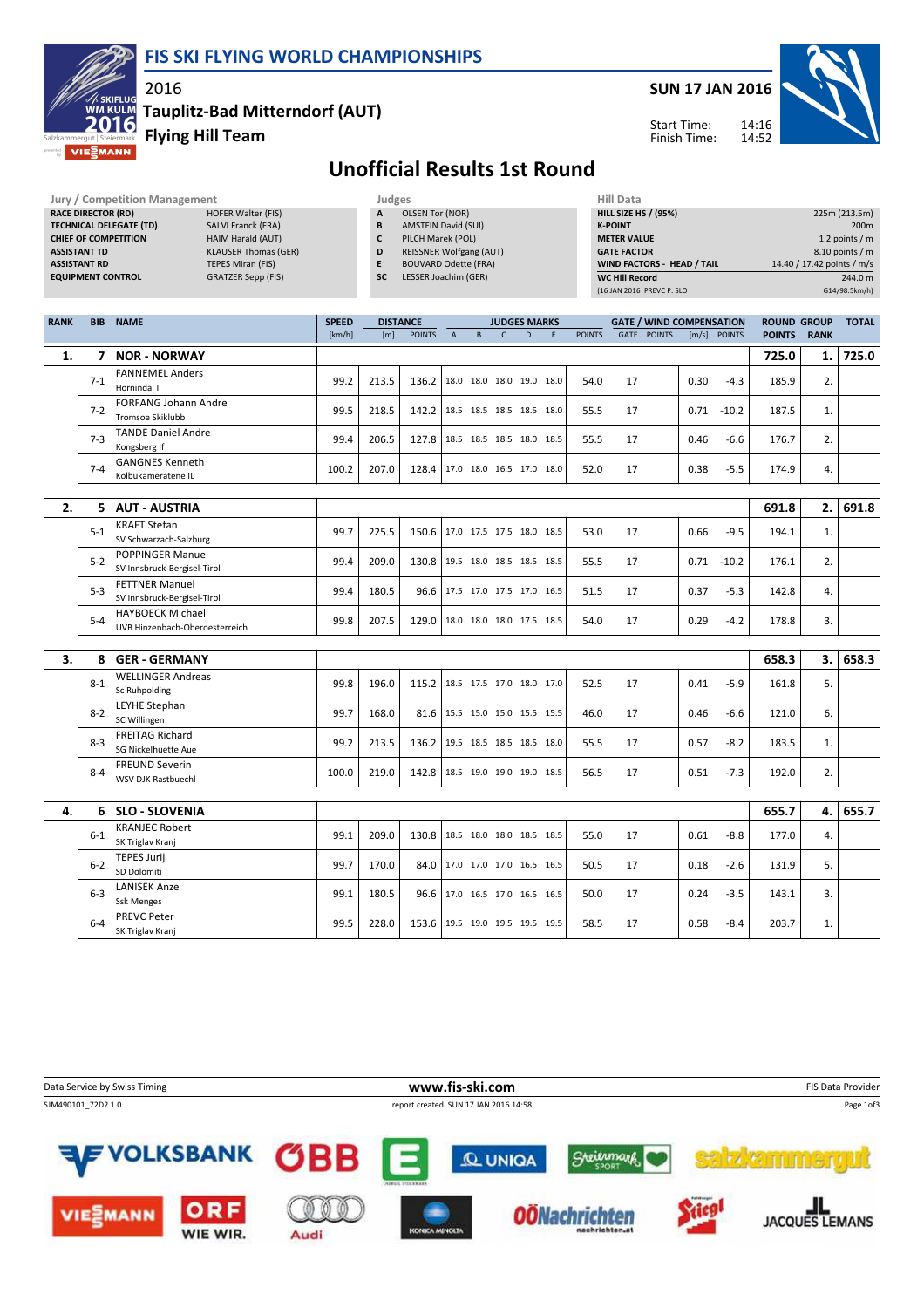

Tauplitz-Bad Mitterndorf (AUT)

Flying Hill Team

2016

 $x = 5$ 





14:16 14:52 Start Time: Finish Time:

## Unofficial Results 1st Round

| <b>RANK</b> |              | <b>BIB NAME</b>                                                | <b>SPEED</b> |       | <b>DISTANCE</b> |                          |   |              | <b>JUDGES MARKS</b>      |   |               |    | <b>GATE / WIND COMPENSATION</b> |         |              | <b>ROUND GROUP</b> |             | <b>TOTAL</b> |
|-------------|--------------|----------------------------------------------------------------|--------------|-------|-----------------|--------------------------|---|--------------|--------------------------|---|---------------|----|---------------------------------|---------|--------------|--------------------|-------------|--------------|
|             |              |                                                                | [km/h]       | [m]   | <b>POINTS</b>   | $\overline{A}$           | B | $\mathsf{C}$ | D                        | E | <b>POINTS</b> |    | <b>GATE POINTS</b>              |         | [m/s] POINTS | <b>POINTS</b>      | <b>RANK</b> |              |
| 5.          |              | 3 POL - POLAND                                                 |              |       |                 |                          |   |              |                          |   |               |    |                                 |         |              | 617.9              | 5.          | 617.9        |
|             | $3-1$        | <b>STOCH Kamil</b><br>KS Eve-nement Zakopane                   | 98.2         | 207.0 | 128.4           |                          |   |              | 17.0 17.5 18.0 18.0 17.5 |   | 53.0          | 17 |                                 | 0.28    | $-4.0$       | 177.4              | 3.          |              |
|             | $3-2$        | <b>MURANKA Klemens</b><br>TS Wisla Zakopane                    | 99.1         | 203.0 | 123.6           |                          |   |              | 17.0 17.0 18.0 18.0 17.0 |   | 52.0          | 17 |                                 | 0.77    | $-11.1$      | 164.5              | 3.          |              |
|             | $3 - 3$      | <b>KUBACKI Dawid</b><br>TS Wisla Zakopane                      | 99.3         | 166.0 | 79.2            |                          |   |              | 15.5 16.0 16.5 16.0 15.5 |   | 47.5          | 17 |                                 | 0.45    | $-6.5$       | 120.2              | 6.          |              |
|             | $3 - 4$      | <b>HULA Stefan</b><br>KS Eve-nement Zakopane                   | 99.4         | 191.5 | 109.8           |                          |   |              | 17.0 17.5 17.0 17.0 17.0 |   | 51.0          | 17 |                                 | 0.35    | $-5.0$       | 155.8              | 5.          |              |
| 6.          |              | 4 CZE - CZECH REPUBLIC                                         |              |       |                 |                          |   |              |                          |   |               |    |                                 |         |              | 517.7              | 6.1         | 517.7        |
|             | $4 - 1$      | <b>VANCURA Tomas</b><br>TJ Dukla Liberec                       | 98.4         | 169.0 | 82.8            |                          |   |              | 15.5 15.5 16.5 16.0 16.0 |   | 47.5          | 17 |                                 | 0.41    | $-5.9$       | 124.4              | 6.          |              |
|             | $4 - 2$      | MATURA Jan<br>Dukla Liberec                                    | 98.9         | 195.5 | 114.6           |                          |   |              | 18.5 17.5 17.5 17.5 17.5 |   | 52.5          | 17 |                                 | 0.52    | $-7.5$       | 159.6              | 4.          |              |
|             | $4 - 3$      | <b>HLAVA Lukas</b><br>Dukla Liberec                            | 99.6         | 169.5 | 83.4            |                          |   |              | 17.0 16.5 16.5 16.5 16.0 |   | 49.5          | 17 |                                 | 0.28    | $-4.0$       | 128.9              | 5.          |              |
|             | $4 - 4$      | <b>KOUDELKA Roman</b><br>LSK Lomnice nad Popelkou              | 98.9         | 156.5 | 67.8            |                          |   |              | 13.0 14.0 13.0 14.0 13.5 |   | 40.5          | 17 |                                 | 0.24    | $-3.5$       | 104.8              | 8.          |              |
|             |              |                                                                |              |       |                 |                          |   |              |                          |   |               |    |                                 |         |              |                    |             |              |
| 7.          |              | 2 FIN-FINLAND                                                  |              |       |                 |                          |   |              |                          |   |               |    |                                 |         |              | 360.8              | 7.          | 360.8        |
|             | $2 - 1$      | <b>OLLI Harri</b><br>Ounasvaara Ski Club                       | 98.6         | 144.5 | 53.4            |                          |   |              | 15.5 15.0 15.0 15.0 15.0 |   | 45.0          | 17 |                                 | 0.59    | $-8.5$       | 89.9               | 7.          |              |
|             | $2 - 2$      | <b>KLINGA Sebastian</b><br>Lahden Hiihtoseura                  | 97.5         | 118.0 | 21.6            |                          |   |              | 13.0 13.5 14.0 13.0 13.5 |   | 40.0          | 17 |                                 | 0.24    | $-3.5$       | 58.1               | 8.          |              |
|             | $2 - 3$      | <b>ASIKAINEN Lauri</b><br>Kuusamon Erae-Veikot                 | 98.5         | 127.0 | 32.4            |                          |   |              | 15.0 15.0 15.0 15.0 15.0 |   | 45.0          | 17 |                                 | 0.28    | $-4.0$       | 73.4               | 8.          |              |
|             | $2 - 4$      | <b>LARINTO Ville</b><br>Lahden Hiihtoseura                     | 99.0         | 180.0 | 96.0            |                          |   |              | 16.5 17.0 17.0 16.5 16.5 |   | 50.0          | 17 |                                 | 0.46    | $-6.6$       | 139.4              | 6.          |              |
|             |              |                                                                |              |       |                 |                          |   |              |                          |   |               |    |                                 |         |              |                    |             |              |
| 8.          | $\mathbf{1}$ | <b>RUS - RUSSIAN FEDERATION</b>                                |              |       |                 |                          |   |              |                          |   |               |    |                                 |         |              | 334.8              | 8.          | 334.8        |
|             | $1 - 1$      | <b>BOYARINTSEV Vladislav</b><br>Saint-Petersburg KOR1 Dinamo   | 98.7         | 110.0 | 12.0            |                          |   |              | 13.0 14.0 14.0 13.5 13.5 |   | 41.0          | 17 |                                 | 0.84    | $-12.1$      | 40.9               | 8.          |              |
|             | $1 - 2$      | <b>MAKSIMOCHKIN Mikhail</b><br>Sdushor CSP N. Novgorod Dinamo  | 98.7         | 124.0 | 28.8            |                          |   |              | 15.5 15.0 14.5 14.5 15.0 |   | 44.5          | 17 |                                 | $-0.16$ | 2.8          | 76.1               | 7.          |              |
|             | $1 - 3$      | <b>HAZETDINOV Ilmir</b><br>SDUSHOR 33 MOSKOVSKAYA OBLAST - RES | 99.8         | 157.5 | 69.0            |                          |   |              | 14.5 16.0 15.5 15.0 13.5 |   | 45.0          | 17 |                                 | 0.44    | $-6.3$       | 107.7              | 7.          |              |
|             | $1 - 4$      | <b>KORNILOV Denis</b><br>Sdushor CSP N. Novgorod Dinamo        | 98.4         | 159.5 | 71.4            | 15.0 15.0 14.5 14.5 14.0 |   |              |                          |   | 44.0          | 17 |                                 | 0.37    | $-5.3$       | 110.1              | 7.          |              |